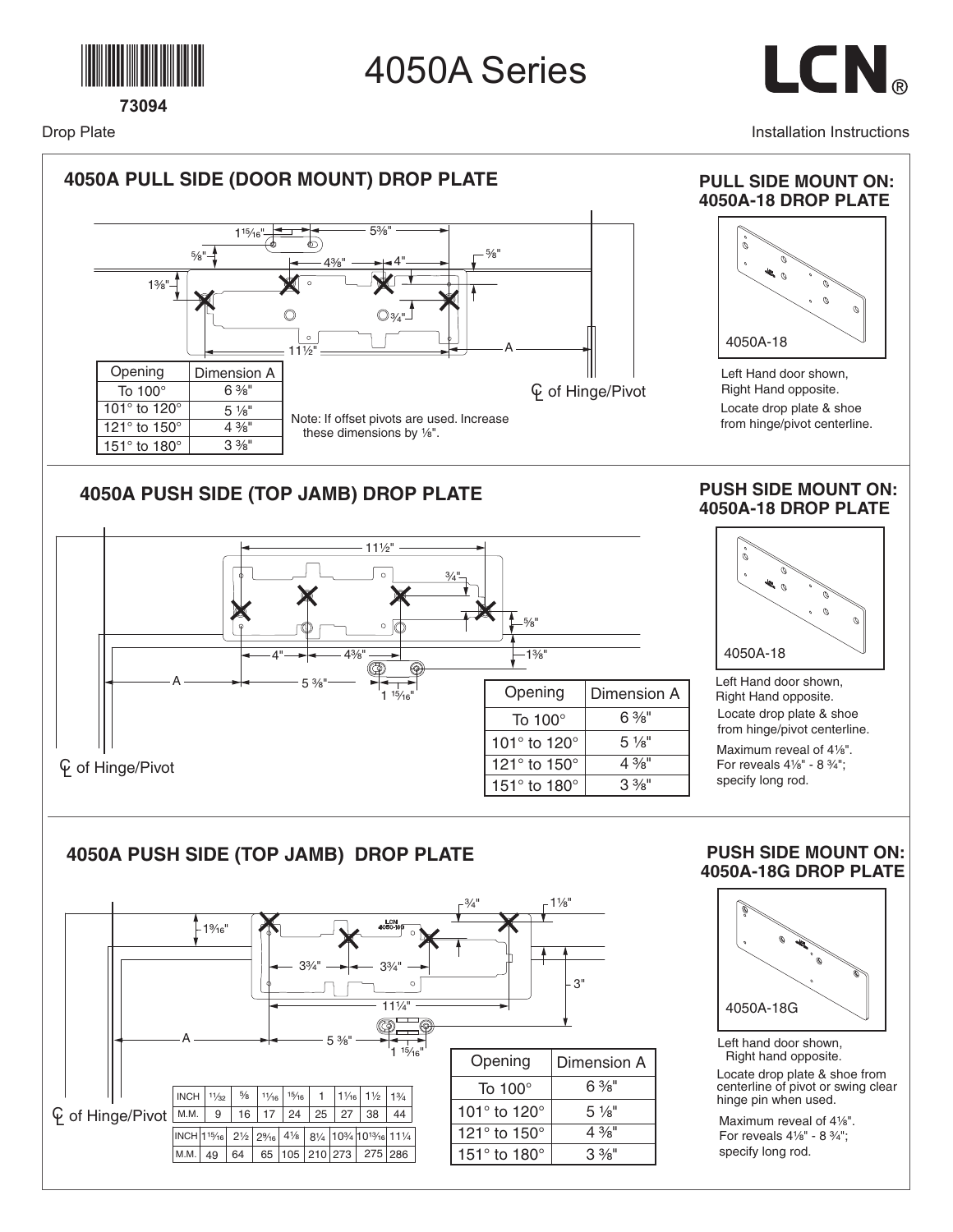### **4050A PA PUSH SIDE (DOOR MOUNT) DROP PLATE**





# **PUSH SIDE MOUNT ON:**



Left hand door shown, Right hand opposite.

Locate drop plate & shoe from centerline of pivot or swing clear hinge pin when used.

| Opening                          | Dimension A      | Dimension B      |
|----------------------------------|------------------|------------------|
| To $100^\circ$                   | $7\frac{7}{8}$ " | $10\%$ "         |
| 101 $^{\circ}$ to 130 $^{\circ}$ | $6\frac{7}{8}$ " | $9\frac{3}{8}$ " |
| 131° to 150°                     | $6\%$ "          | $8\frac{7}{8}$ " |
| 151 $\degree$ to 180 $\degree$   | $5\frac{3}{8}$ " | $7\frac{7}{8}$ " |

### **4050A EDA PUSH SIDE (DOOR MOUNT) DROP PLATE**



#### **PUSH SIDE MOUNT ON: 4050A-18PA DROP PLATE**



Locate drop plate & shoe from centerline of pivot or swing clear hinge pin when used.

| Opening                        | Dimension A      | Dimension B     |
|--------------------------------|------------------|-----------------|
| To $100^\circ$                 | $6\frac{7}{8}$ " | $9.3/1$ "       |
| 101 $\degree$ to 130 $\degree$ | $5\frac{3}{8}$ " | $8\frac{1}{4}$  |
| 131 $\degree$ to 150 $\degree$ | $4\frac{3}{8}$ " | $7 \frac{1}{4}$ |
| 151 $\degree$ to 180 $\degree$ | $3\frac{3}{8}$ " | 6 ¼"            |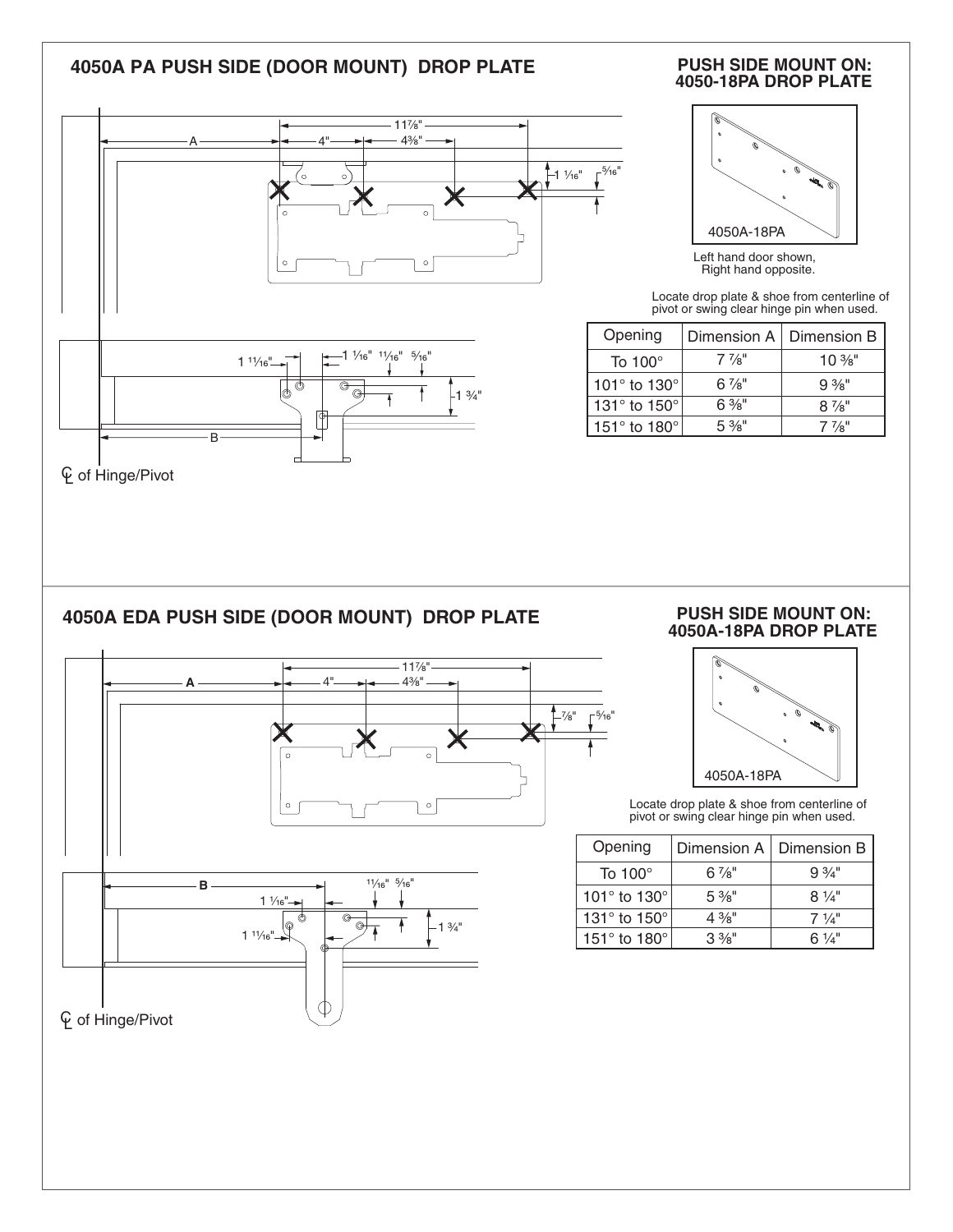

| <b>PUSH SIDE MOUNT ON:</b> |
|----------------------------|
| 4050A-18PA DROP PLATE      |



Left hand door shown, Right hand opposite. Locate drop plate & shoe from centerline of pivot or swing clear hinge pin when used.

| Opening                        | Dimension A      | Dimension B      |
|--------------------------------|------------------|------------------|
| To 100 $^{\circ}$              | $6\frac{7}{8}$ " | $9\frac{3}{4}$ " |
| 101 $\degree$ to 130 $\degree$ | $5\%$ "          | $8\frac{1}{4}$   |
| 131° to 150°                   | $4\frac{3}{8}$ " | $7\frac{1}{4}$   |
| 151 $\degree$ to 180 $\degree$ | $3\%$ "          | 6 $\frac{1}{4}$  |

 $C$  of Hinge/Pivot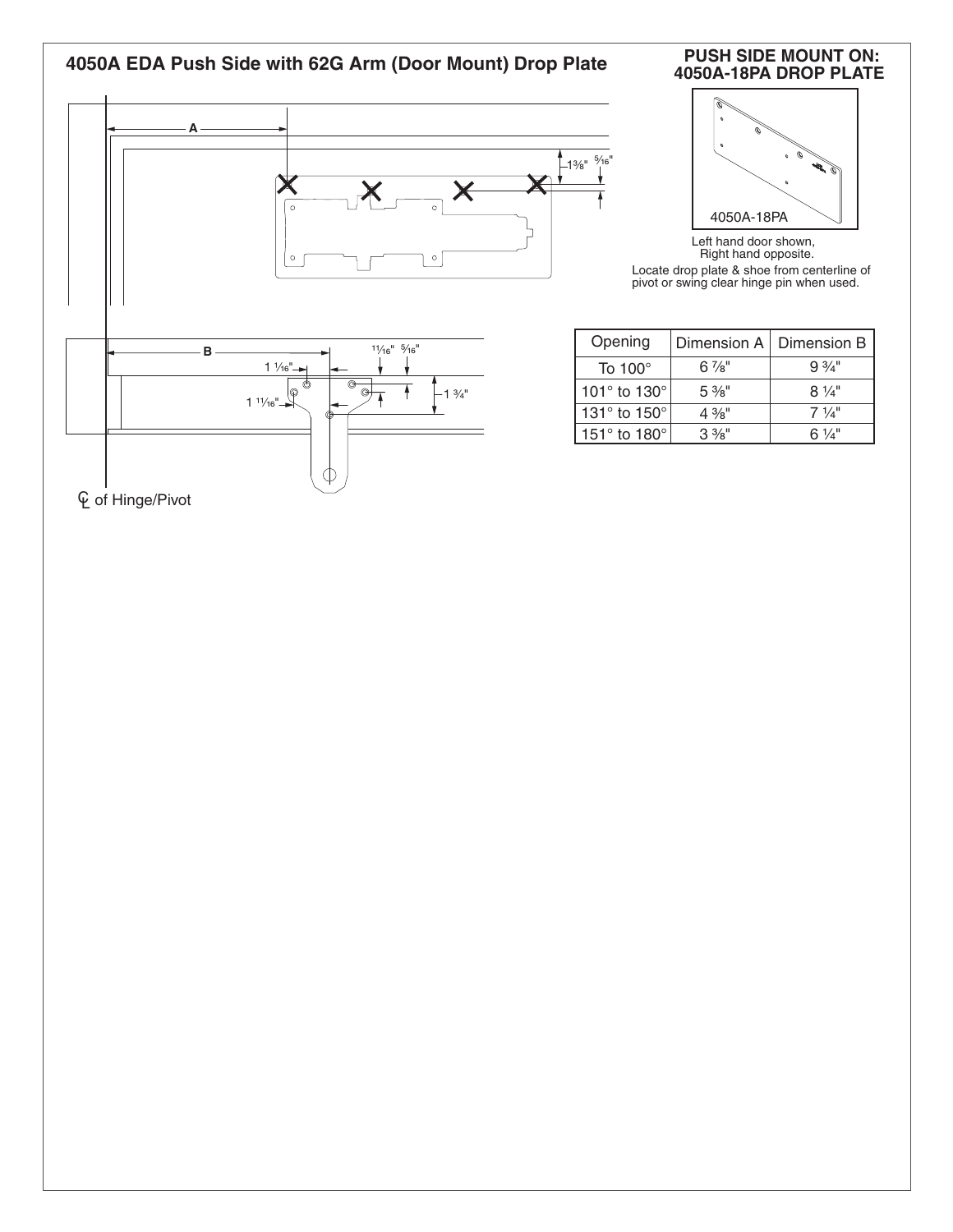### **4050A-18PA DROP PLATE 4050A CUSH PUSH SIDE (DOOR MOUNT) DROP PLATE**



### CL of Hinge/Pivot





Left hand door shown, Right hand opposite.

Locate drop plate & shoe from centerline of pivot or swing clear hinge pin when used.

## **IMPORTANT**

Use spacer block provided

for fifth screw  $\frac{1}{2}$ " or  $\frac{5}{8}$ "



- $\operatorname{\mathsf{\mathfrak{C}}}$  of pivot point.
- 2. Top rail less than  $5\frac{3}{4}$ " Requires drop plate.
- 3. All dimensions applicable For hold open or dead stop.
- 4. Delayed action optional.
- 5. Reinforcing per. ANSI/SDI-100 Recommended for hollow Metal door and frames.
- 6. ⁵⁄₈" maximum allowable side Stop.
- 7. Using fasters prodvided Mount drop plate with (4)  $\frac{1}{4}$  - 14 x 1<sup>3</sup>/<sub>8</sub> S.R.T. Mount closer to drop plates  $(4)$   $\frac{1}{4}$  - 20 x 2 P.H.M.S.
- 8. Minimum Top Rail Width is 21⁄4".

| Opening     | Dimension A      | Dimension B       |
|-------------|------------------|-------------------|
| $85^\circ$  | $8\%$ "          | $11\frac{1}{8}$   |
| $90^\circ$  | $7\frac{5}{8}$ " | $10\frac{1}{2}$ " |
| $95^\circ$  | 7"               | $9\frac{7}{8}$ "  |
| $100^\circ$ | $6\frac{1}{2}$ " | $9\frac{1}{4}$    |
| $105^\circ$ | 6"               | $8\frac{7}{8}$ "  |
| $110^\circ$ | $5\frac{1}{9}$   | $8\frac{3}{4}$ "  |